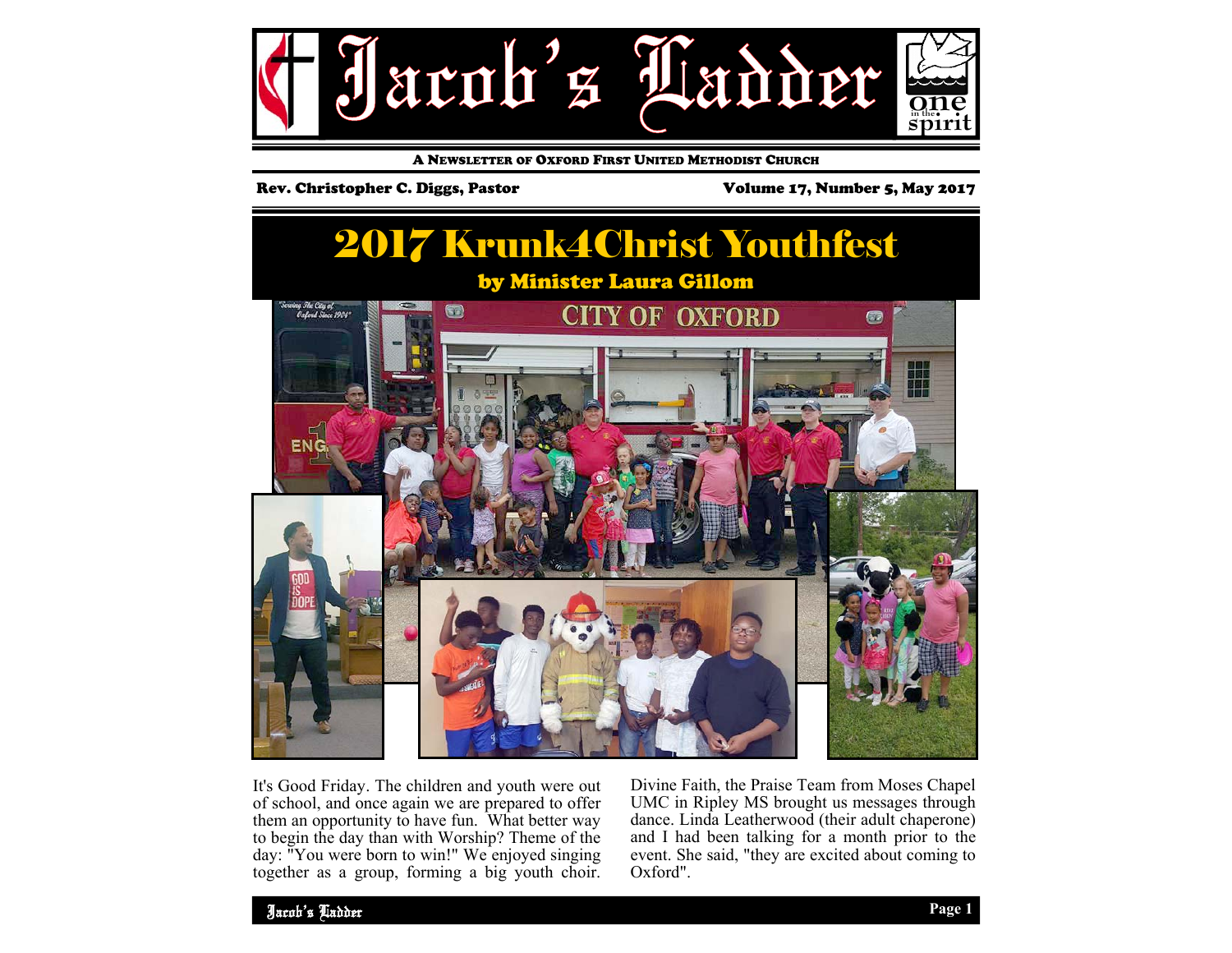Rev. Kevin Kosh, Chaplain at Rust College, brought the morning message. He gave an inspiring word from 1 PETER 2:9, encouraging the group to 1) love who you are, 2) NEVER forget whose you are, and 3) do your best and be on your best behavior, for you represent your family, your community and most importantly the Kingdom. He then challenged them to speak life, live life, give life, and let their light shine and transform the world. He summed up his message with Nas' song, *I Know I Can*. In the song, Nas says, "I know I can (I know I can) Be what I wanna be (be what I wanna be) If I work hard at it (If I work hard it) I'll be where I wanna be (I'll be where I wanna be)".

After lunch, our afternoon consisted of Coach Bush taking the youth down the hill to the OPC to play basketball, then returned for a rap session to discuss teen issues. Miss "Lil' Bit" instructed the children and leaders on how to make colored Rice Krispy eggs, and we watched a movie about the crucifixion.

Around 2:00 p.m., Sparky and the Oxford Fire Department showed up with a BIG fire truck, footballs, frisbees, fire hats, coloring books and crayons. The children were allowed to get in and out of the truck, take pictures with the firemen, and even blow the horn. Lela especially liked that part. The Chick-Fil-A cow also made an appearance and gave the group gift cards. They were very appreciative.

Special thanks to everyone who helped. YOU ROCK! I would say it was a "Good" Friday.



Love is patient, love is kind. It does not envy, it does not boast, it is not proud. It does not dishonor others, it is not self-seeking, it is not easily angered, it keeps no record of wrongs. Love does not delight in evil but rejoices with the truth. It always protects, always trusts, always hopes, always perseveres. —1st CORINTHIANS 13:4-7

#### Be kind and compassionate to one another, forgiving each other, just as in Christ God forgave you. —Ephesians 4:32

Believe it or not, most of us really have only one goal in life. It is to be more like Christ. I know my actions, particularly, don't always exhibit it, but in the moments where it matters most, I like to believe it shows. We all should strive to be able to love as Christ loves. He died for a bunch of disrespectful, ungrateful, hypocritical, sinful, evil, backstabbing, two-faced, dishonest, prideful, foolish sinners He calls not only His friends, but loved ones, many who claim they love Him back. If we are all called to be like Him, shouldn't we at least to attempt to forgive when our loved ones disrespect us, hurt us, aren't grateful, become hypocritical, scheme against us, and everything else? Should we not attempt to swallow our

love for others exhibit itself in how we treat them<br>and reflect Christ's love for us. Help us to be pride, put our feelings aside, humble ourselves and forgive others and make amends just as He does when we hurt Him? The hurt we cause Him is much more than the hurt we cause each other, yet He graciously forgives out of His unconditional love for us. He goes as far as seeking us out to heal our relationship with Him, because He desires right relationship with us, even when we've done Him wrong. What amazing love, that We wish to possess! So I pray, God as we strive to be like Christ, help our love for others exhibit itself in how we treat them merciful to others, just as He has been merciful to us. Amen.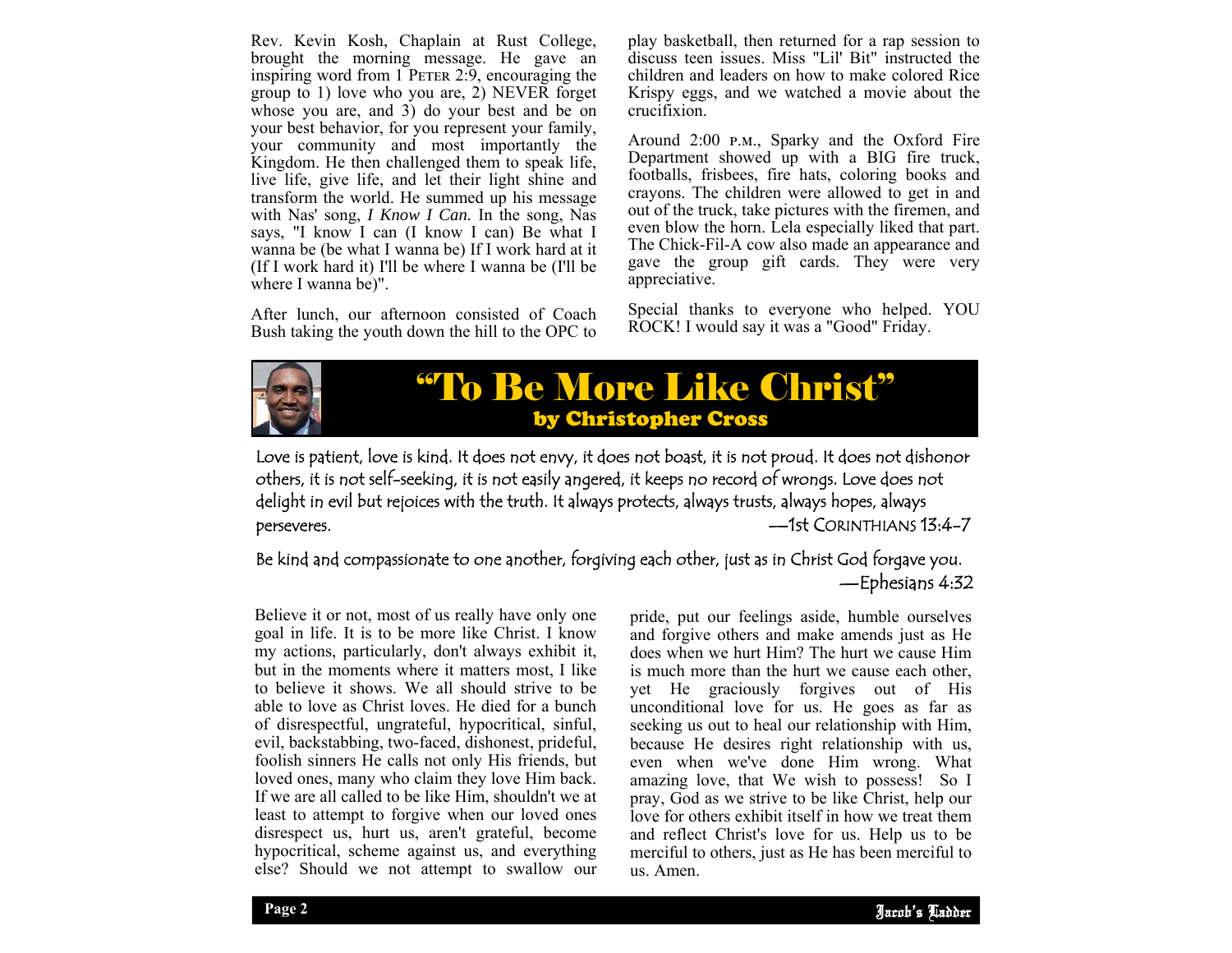### Greek Marion: Honor Student by Evelyn Smith



Congratulations to Greek Marion who is being recognized as an honor student (A's and 1 B) for the third nine week grading period. Greek, a sixth grade student at Oxford Middle School states

that her favorite subject is Mathematics and she prefers to study, play basketball and shop during her free time.

# Emory Phillips



Oxford Elementary School recently named Emory Phillips a Shining Star for the month of April. For always smiling and being ready to work hard. She is always ready to put her best foot forward. Way to go, Emory!

She is a sprinter on the track team and a member of the middle school girls basketball team. Greek sings in the youth and children's choir at church and has performed the duty of an acolyte. Greek says that she is striving to make all A's and sees herself in the future as a lawyer.

She has three brothers and three sisters. She is a young lady who is very reserved and humble. She is thoughtful and is a very serious student, and it is with great pleasure that we extend congratulations to Greek Marion on her academic achievements.



Oxford First congratulates Mr. Corey White on obtaining his GED. Corey is employed at the University of Mississippi. He participated in the Adult Basic Education Program at Oxford First UMC which is sponsored by the Lafayette County Literacy Council.